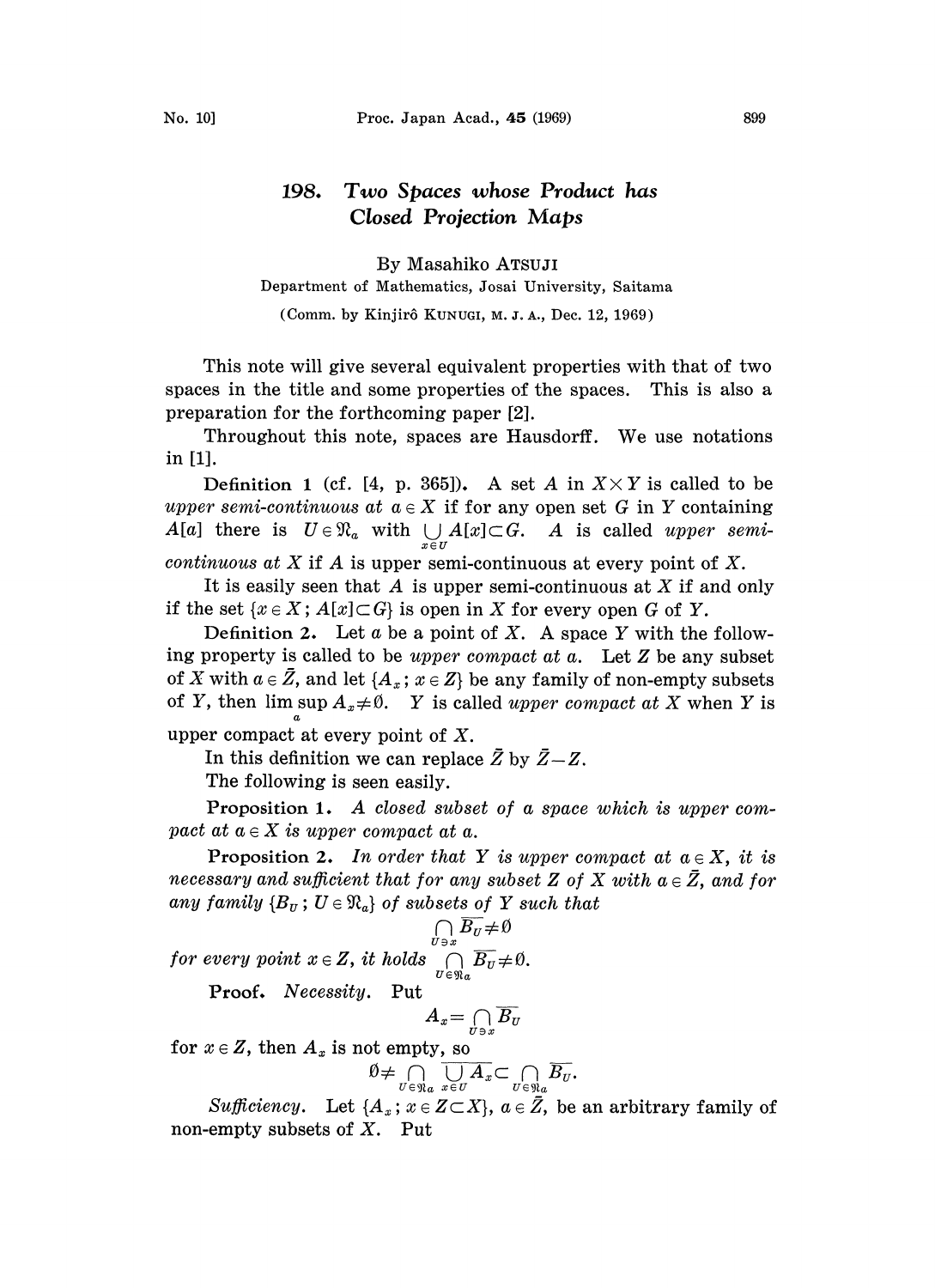$B_U = \bigcup_{x \in U} A_x,$ 

then

$$
\bigcap_{U\ni x}\overline{B_U}\!\supset\! A_x\!\neq\!\emptyset
$$

for  $x \in Z$ , so we have

$$
\bigcap_{U \in \mathfrak{N}_a} \overline{\bigcup_{x \in U} A_x} = \bigcap_{U \in \mathfrak{N}_a} \overline{B_U} \neq \emptyset.
$$

Corollary. In order that Y is upper compact at  $a \in X$ , it is necessary and sufficient that for any open cover  $\mathcal{B} = \{G_u : U \in \mathbb{R}_a\}$  of Y and for any subset Z of X with  $a \in \bar{Z}$ , there is a point  $x_0 \in Z$  such that  $\{G_{\scriptscriptstyle U} : U \ni x_0\}$  is a subcover of  $\mathfrak{G}$ .

**Proposition 3.** The property that Y is upper compact at  $a \in X$ is necessary and sufficient in order that any closed subset A of  $X \times Y$ is upper semi-continuous at a.

Proof. Necessity. Suppose that (1) lim sup  $A_x=0$ 

for some family  $\{A_x; x \in Z\}$  of non-empty  $A_x$  and for some  $Z \subset X$  with  $a \in \bar{Z}.$  Then there is  $U_{\scriptscriptstyle 0} \in \mathfrak{N}_a$  such that for some non-empty open  $G {\,\subset\,} Y,$ (2)  $A_x \not\subset G$ for all  $x \in U_0$ . Take a point  $y \in G$  and put  $B=\bigcup_{x\in U_0}(x, A_x\cup\{y\}).$ Then, for every  $x \in U_0$ ,  $\bar{B}[x] \supset B[x] = A_x \cup \{y\},\$ 

$$
\begin{array}{c} B[x]\not\subset G, \\ \text{namely, for any }U\in\mathfrak{N}_a \text{ there is }x\in U \text{ with } \\ (3) \qquad \qquad \bar{B}[x]\not\subset G. \end{array}
$$

On the other hand, from Proposition 2 in [1] and (1) we have  $\overline{B}[a] = \limsup (A_x \cup \{y\}) = \{y\} \subset G,$ 

which means together with (3) that  $\bar{B}$  is not upper semi-continuous at a.

Sufficiency. Suppose that there is a non-empty closed set  $A\subset X\times Y$  which is not upper semi-continuous at a. (An empty set is upper semi-continuous.) There is an open set G including  $A[a]$ such that for any  $U \in \mathfrak{N}_a$  there is  $x_U \in U$  with  $A[x_U] \not\subset G$ . Put  $B_x = A[x] - G$  for  $x \in X$ , then

$$
B = \bigcup_{x \in X} (x, B_x) = A - (X \times G)
$$

is closed in  $X \times Y$ .  $B[x_U] \neq \emptyset$  and  $a \in \overline{\{x_U : U \in \mathfrak{N}_a\}}$ . Since Y is upper compact at a, we have from Corollary <sup>1</sup> to Proposition 2 in [1]

$$
\emptyset \neq \limsup B[x_U] \subset \limsup B[x] = B[a] = A[a] - G = \emptyset,
$$

the contradiction.

**Proposition 4.** Y is upper compact at X if and only if the projection map of  $X \times Y$  onto X is closed.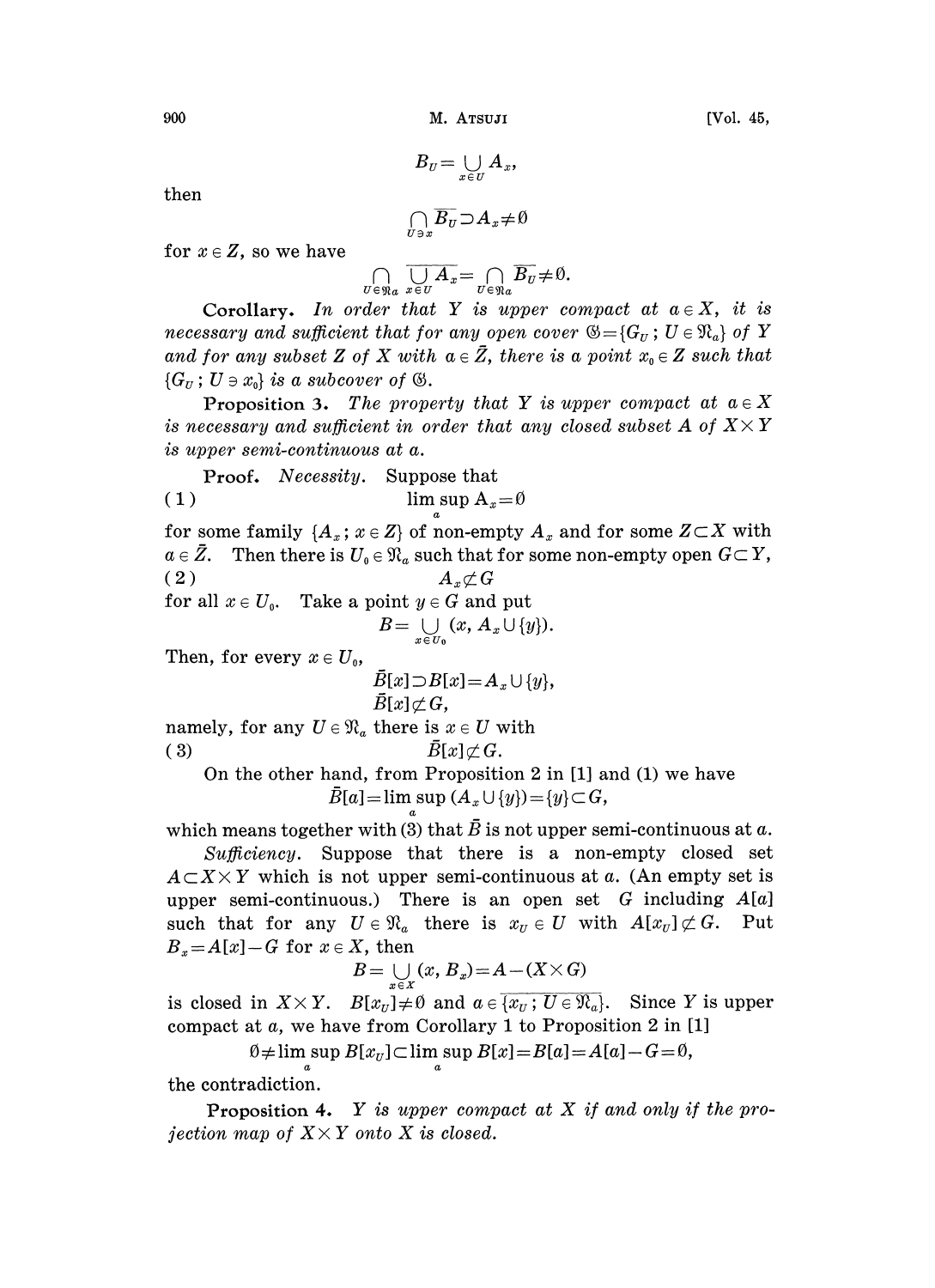**Proof.** Suppose that Y is upper compact and A is a closed subset of  $X \times Y$ , and that there is a point

 $a \in \overline{\text{proj}_X A} - \text{proj}_X A$ .

From Corollary 1 to Proposition 2 in [1], we have lim sup  $A[x] = A[a]$ 

 $=$  0, which contradicts the upper compactness of Y.

Conversely, suppose that  $proj<sub>x</sub>$  is closed. Consider any family  ${A_x; x \in Z \subset X}, a \in \bar{Z}$ , of non-empty  $A_x \subset Y$ , and put

$$
A=\bigcup_{x\in Z}(x, A_x).
$$

Since  $Z \subset \text{proj}_X \overline{A}$ , we have

$$
a \in \bar{Z} \subset \overline{\text{proj}_X \bar{A}} = \text{proj}_X \bar{A},
$$
  
 
$$
\limsup A_x = \bar{A}[a] \neq \emptyset
$$

by Proposition 2 in [1].

The following is essentially well known.

Corollary 1. A space Y is compact if and only if Y is upper compact at any space.

Definition 3. Let m be a cardinal number. A space is called m-compact if every open cover of power  $\leq$ m of the space has a finite subcover.

Corollary 2 (cf. the footnote on p. 234 of [5]). If a point a of X has the character  $\leq$ m, and if Y is m-compact, then Y is upper compact at a.

Though the following is essentially known, we shall give a proof in our version.

**Proposition 5.** If a non-discrete space X satisfies the first axiom of countability, then Y is upper compact at X if and only if Y is countably compact.

Proof. From Corollary 2 above, it suffices to verify "only if" part. Suppose that a countable open cover  $\mathcal{B} = \{G_1, G_2, \dots\}$  of Y is given. Take a non-isolated point  $a$  in  $X$ , then we can select a sequence  ${x_1, x_2, \dots}$  of points of X which converges to a and a neighborhood base  $\{U_1, U_2, \cdots\}$  of a such that  $x_i \notin U_n$  for all  $i \leq n$ . Considering  $G_{U_i} = G_i$  and  $Z = \{x_1, x_2, \dots\}$ , and applying Corollary to Proposition 2, we have a finite subcover of  $\mathcal{C}.$ 

Example. Let  $\omega_1$  be the first uncountable ordinal number, and denote by  $W(\alpha)$  for an ordinal number  $\alpha$  the space consisting of all ordinals less than  $\alpha$  with the order topology.

(1) By Proposition 5,  $W(\omega_1)$  is upper compact at itself.

(2) From the definition,  $W(\omega_1)$  is not upper compact at  $W(\omega_1+1)$ , i.e., not upper compact at  $\omega_1$ .

Definition 4. Let m be a cardinal number. A space  $X$  is said to be m-paracompact if any open cover with power  $\leq$ m of X admits a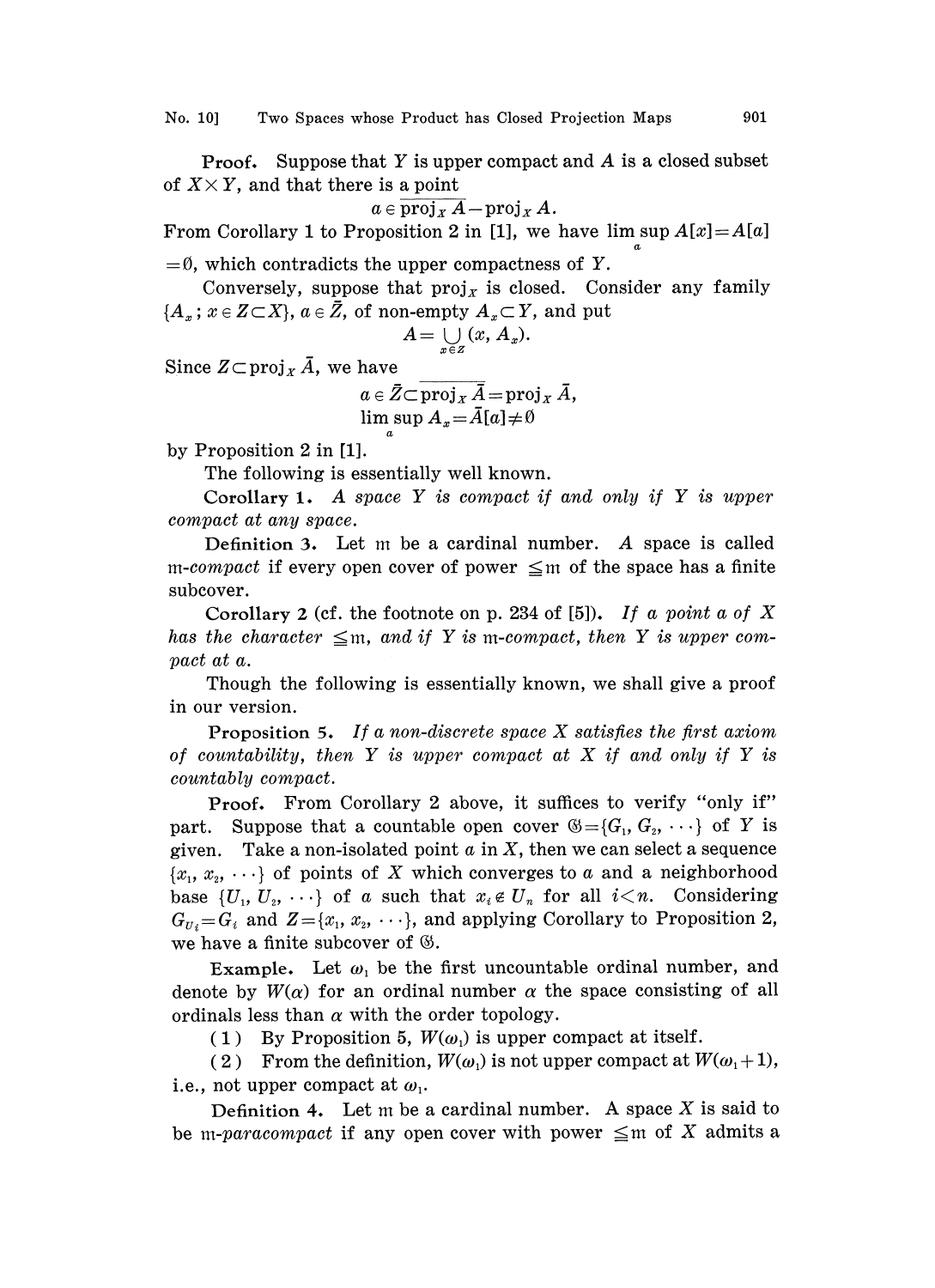locally finite open refinement. Let  $n$  be a cardinal number. A space X is said to be  $\pi$ -Lindelöf if any open cover of X includes a subcover of power  $\leq \mathfrak{n}$ .

Definition 5. A family  $\{G_\lambda : \lambda \in \Lambda\}$  of open sets in a space is said an open base for closed sets if for any closed set A and any open set E containing A there is  $\lambda \in A$  with  $A \subset G_i \subset E$ .

**Proposition 6.** A space  $X$  is compact and metrizable if and only if it is regular and has an open base of power  $\leq \mathcal{N}_0$  for closed sets.

**Proof.** Suppose that X is compact and metrizable, then it has a countable open base  $\{E_n; n=1, 2, \cdots\}$ . Denote by  $\Gamma$  the totality of all the finite sets of natural numbers, and put  $G_r = \bigcup_{n \in r} E_n$ 

$$
G_r=\bigcup_{n\in r} {E}_n
$$

for  $\gamma \in \Gamma$ , then  $\{G_r : \gamma \in \Gamma\}$  is an open base for closed sets in X with  $||T|| \leq$ **S**<sub>0</sub>, where  $||T||$  is the power of  $\Gamma$ .

Conversely, suppose that a regular space  $X$  has an open base  $\{G_n; n=1, 2, \ldots\}$  for closed sets. Since it is an open base, we can consider that X is a metric space with a distance function  $d$ . If X is not compact, then there is a sequence  $\{x_n; n=1, 2, \cdots\}$  of points without accumulation point and a sequence  $\{r_n; n=1, 2, \ldots\}$  of positive numbers such that  $U_n=[x; d(x_n, x) < r_n]$  does not include any  $x_i$ with  $i \neq n$ . For any set  $\alpha$  of natural numbers there is  $G_{n(\alpha)}$  such that

$$
\{x_i\,;\,i \in \alpha\} \!\subset\! G_{n(\alpha)} \!\subset \bigcup_{i \in \alpha} \,U_i,
$$

and  $G_{n(\alpha)} \neq G_{n(\alpha')}$  for  $\alpha \neq \alpha'$ , which is impossible because of  $2^{\aleph_0} > \aleph_0$ .

Since an open base for closed sets is an open base for the space, we easily have

Proposition 7. If a space has an open base for closed sets of power  $\leq$ m, then it is m-Lindelöf.

Definition 6. Let  $m$  be a cardinal number, and  $A$  a subset of  $X$ . A point  $a \in \overline{A}$  is said to be an m-point of A if for any family  $\mathfrak{F} = \{U\}$ of neighborhoods of a with power  $\leq m$ , it holds<br>
(1)  $A \cap (\bigcap_{n \in \mathbb{N}} U) \neq \emptyset$ .

(1) 
$$
A \cap (\bigcap_{U \in \mathfrak{F}} U) \neq \emptyset
$$
.

If (1) holds for any A with  $a \in \overline{A}$ , then a is called an m-point.

In this definition we can replace  $\overline{A}$  by  $\overline{A}-A$ . A P-point in the sense of [3] is an  $\aleph_0$ -point in our sense.

Proposition 8. An m-Lindelöf space  $Y$  is upper compact at an m-point  $a \in X$ .

Proof. Suppose that  $\{A_x{\subset} Y\,;\,x\in Z{\subset} X\},\ a\in\bar Z,$  is given with  $\overline{\bigcup_{y\in H}A_x}=0.$ 

 $\{C(\overline{\bigcup_{x \in U} A_x}); U \in \mathfrak{N}_a\}$  is an open cover of Y, so there is a subfamily  $\mathfrak{F}$  of  $\bigcup_{i\in U} A_{x}$ ;  $U \in \mathcal{R}_{a}$  is an open cover of  $Y$ , so there is a subtainity of order  $\text{with power} \leq m$  such that  $\{C(\overline{\bigcup_{x\in U} A_{x}}); U \in \mathfrak{F}\}$  is a cover of  $Y$ . Since